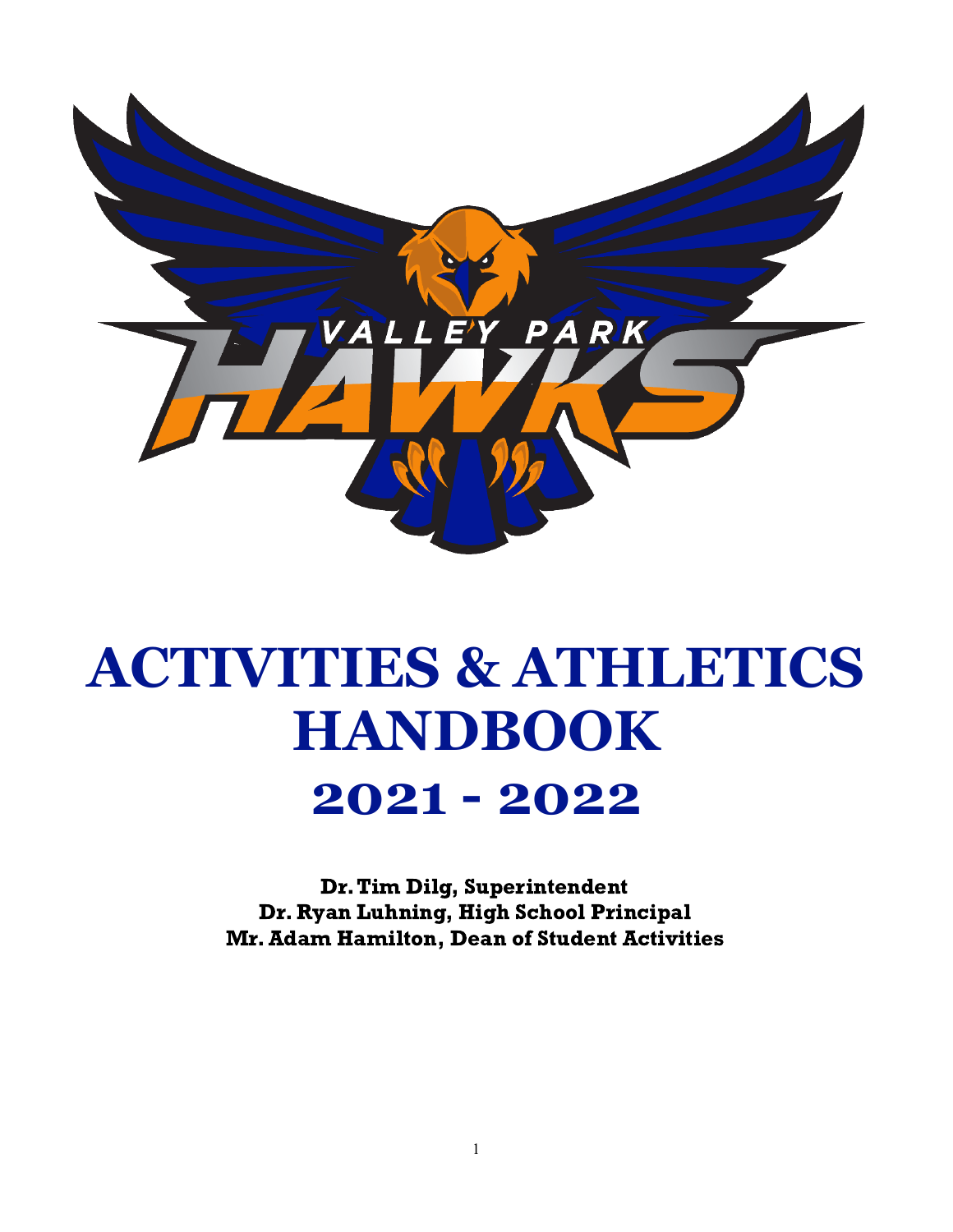## TABLE OF CONTENTS

| VPHS Mascot, Colors, Mission, Vision, Values, & Alma Mater                  | $\mathbf{1}$   |
|-----------------------------------------------------------------------------|----------------|
| Philosophy, Sportsmanship, & Student Expectations                           | $\overline{2}$ |
| Parent/Guardian Expectations, Spectator Expectations, Communication Process | $\overline{3}$ |
| <b>Protect Your Eligibility</b>                                             | 5              |
| Citizenship Requirement                                                     | 6              |
| Activity & Athletics Buses, Attendance                                      | 8              |
| Electronic Communication, Hazing, Insurance Policy & Pre-participation Form | 9              |
| Physical Examination, Student Alcohol/Drug/Illegal Substance Use            | 10             |
| Activities Programs & Sponsors                                              | 11             |
| Athletics Programs & Head Coaches                                           | 12             |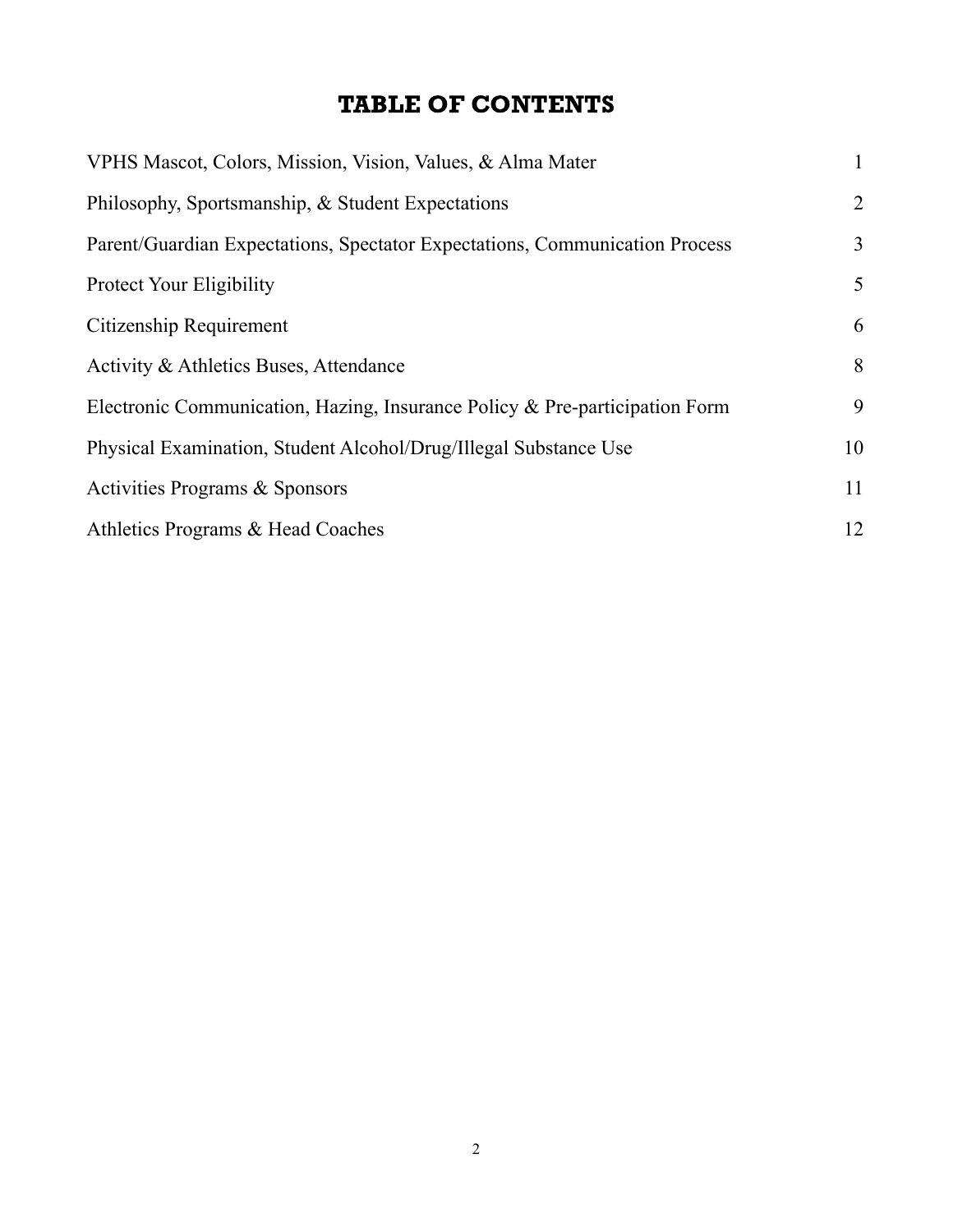### Our Mascot Our Colors



## **Our Mission Curvision**

The Valley Park School District is dedicated to providing a safe and supportive environment of belonging where personalized learning experiences prepare our students holistically for limitless opportunities, empowering them to make the world a better place.





## **Our Values**

The Valley Park School District is committed to:

- Engaging students and staff to follow their passion and maximize their potential.
- Working together as a collaborative community with a purpose.
- Taking risks while exploring, learning and solving problems without fear of failing.
- Serving the individual needs of each student to ensure success.
- Developing productive members of our community who demonstrate integrity, empathy, responsibility and kindness to make the world a better place

#### Our Alma Mater

Fair upon the high school campus Challenging the eyes, Stands the school we all love dearly Stands ole Valley Park High.

Lift the chorus ever upward Upward to the skies, Proudly hail the blue and orange Hail to Valley Park High.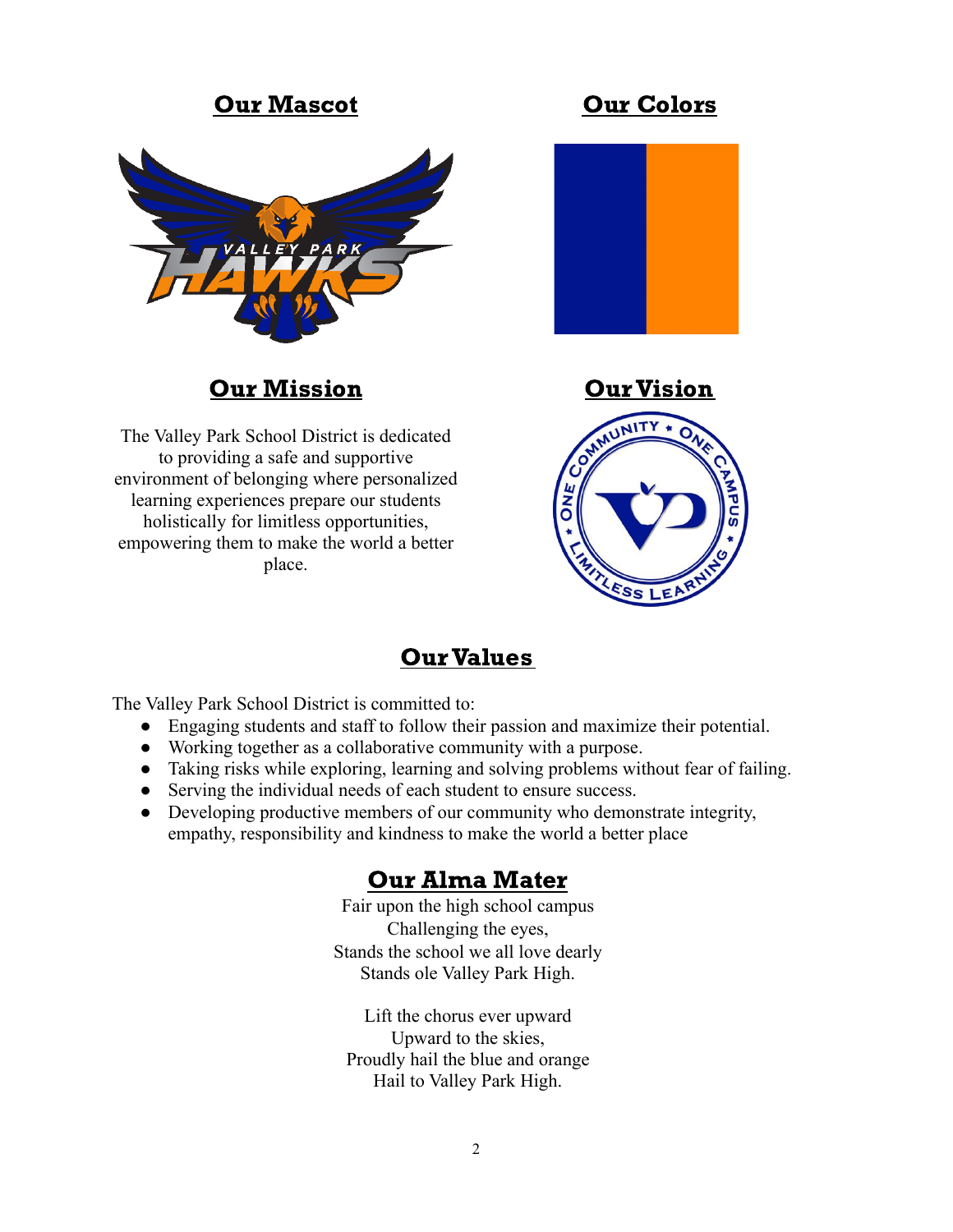## Philosophy

The Valley Park School District believes that interscholastic activities supplement the secondary curricular program by engaging students to follow their passion, teaching students to work as part of a group toward a common cause, and developing integrity, empathy, responsibility, and kindness to make the world a better place.

Student participation in activities is a privilege, not a right. This privilege carries with it responsibilities to the school, to the activity, to the student body, to the community and to the students themselves.

## **Sportsmanship**

The following policy statement from the National Federation of State High School Associations expresses the concept of sportsmanship as follows:

*"The ideals of good sportsmanship, ethical behavior, and integrity permeate our culture. The values of good citizenship and high behavioral standards apply equally to all activity disciplines. In perception and practice, good sportsmanship shall be defined as those qualities of behavior, which are characterized by generosity and genuine concern for others. Further, awareness is expected of the impact of an individual's influence on the behavior of others. Good sportsmanship is viewed as a concrete measure of the understanding and commitment to fair play, ethical behavior and integrity."*

One of the main goals of the activities/athletics program is to teach the concept of sportsmanship. Good sportsmanship requires that everyone be treated with respect. Winning is exciting but winning at any cost is not the goal. Negative treatment of any participant is outside the spirit and purpose of interscholastic activities. This includes members of the opposing team, officials, coaches, and spectators.

## Student Expectations

As a student participant, you are in school to secure the best secondary education you are capable of achieving. Deciding to take advantage of the privilege of participating in an interscholastic activity plays a significant part in your total educational development. However, with this decision also come certain responsibilities, if the value of activities is to be achieved, namely:

- Striving to achieve sound citizenship and desirable social traits, including; control, honesty, cooperation, dependability, and respect for others and their abilities.
- Maintaining academic and eligibility standards as established by the Missouri State High School Activities Association and the Valley Park School District.
- Learning the spirit of hard work and dedication.
- Attaining mental and physical fitness through good health habits.
- Excelling to the limits of your potential.
- Showing respect for both authority and property.
- Willing to accept the leadership role that is instilled through the activity program.

Students who fail to meet these expectations and/or fail to follow the policies and procedures of the Valley Park School District could face discipline for their actions ranging from suspensions to removal from the team.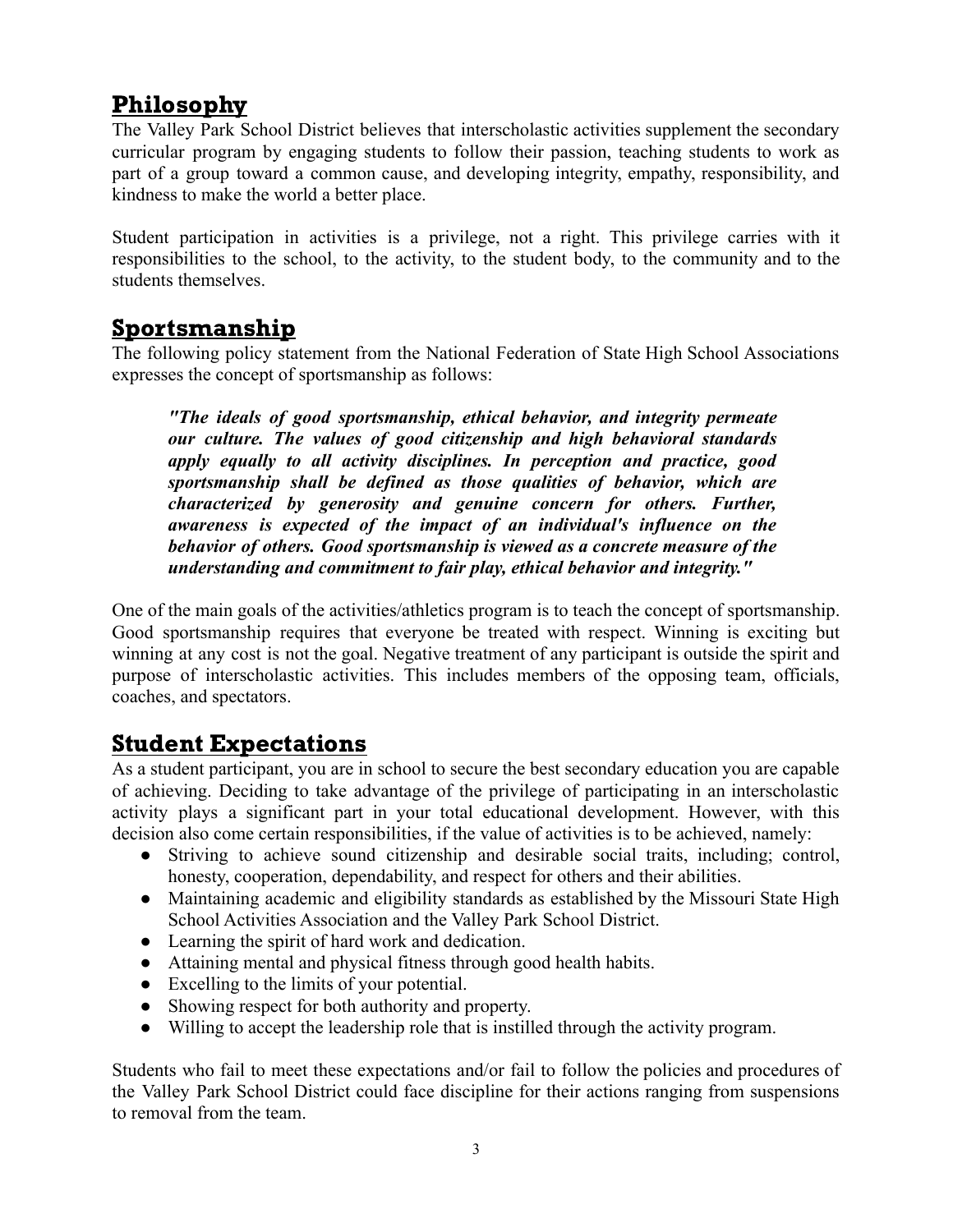## Parent/Guardian Expectations

Your enthusiasm as a participant or spectator includes a vital responsibility for good sportsmanship. Your habits and reactions determine the quality of sportsmanship, which reflects upon the Valley Park School District and community. Parent(s)/guardian(s) are expected to:

- Know and demonstrate the fundamentals of good sportsmanship.
- Respect school property and administration.
- Show respect for our players, coaches, and fans.
- Show respect for opponents, opposing coaches, and fans.
- Respect the judgment and strategy of the coach (even if you disagree).
- Respect the judgment of game officials (even if you disagree).
- Avoid profane language and inappropriate behavior at all times.
- Refrain from throwing objects on the playing area or in the bleachers.

#### Spectator Expectations

- Conform to accepted standards of good sportsmanship and behavior.
- Respect officials, coaches and players and extend all courtesies to them.
- Refrain from disrespectful remarks at players from both schools.
- Obey the regulations of the school, whether at home or away. Those who do not conform will be brought to the attention of the school administration.
- Refrain from shouting disapproval of calls made by officials.

Parents, guardians, and/or spectators who fail to meet these expectations and/or fail to follow the policies and procedures of the Valley Park School District could face discipline for their actions ranging from a conference with the school administration to prohibition from future contests/events.

#### Communication Process

Communication is the cornerstone to all successful relationships. This is especially true in the coach/sponsor-student relationship. At times within this relationship, difficult issues must be dealt with. Should the need to discuss these Appropriate topics to discuss with a coach or sponsor are:

- The mental and physical treatment of a student.
- Ways that a student can improve at his/her chosen activity.
- Concerns about a student's behavior.

Topics not appropriate to discuss with a coach or sponsor are:

- Playing/performance time.
- Overall team/group strategy.
- Other students.

Effective communication leads to the best resolution of issues, strengthens the coach/sponsor-student relationship, as well as teaches student how to solve problems. Outside of rare exceptions where the student's immediate health or safety is at issue, the following process will be used to address any concerns.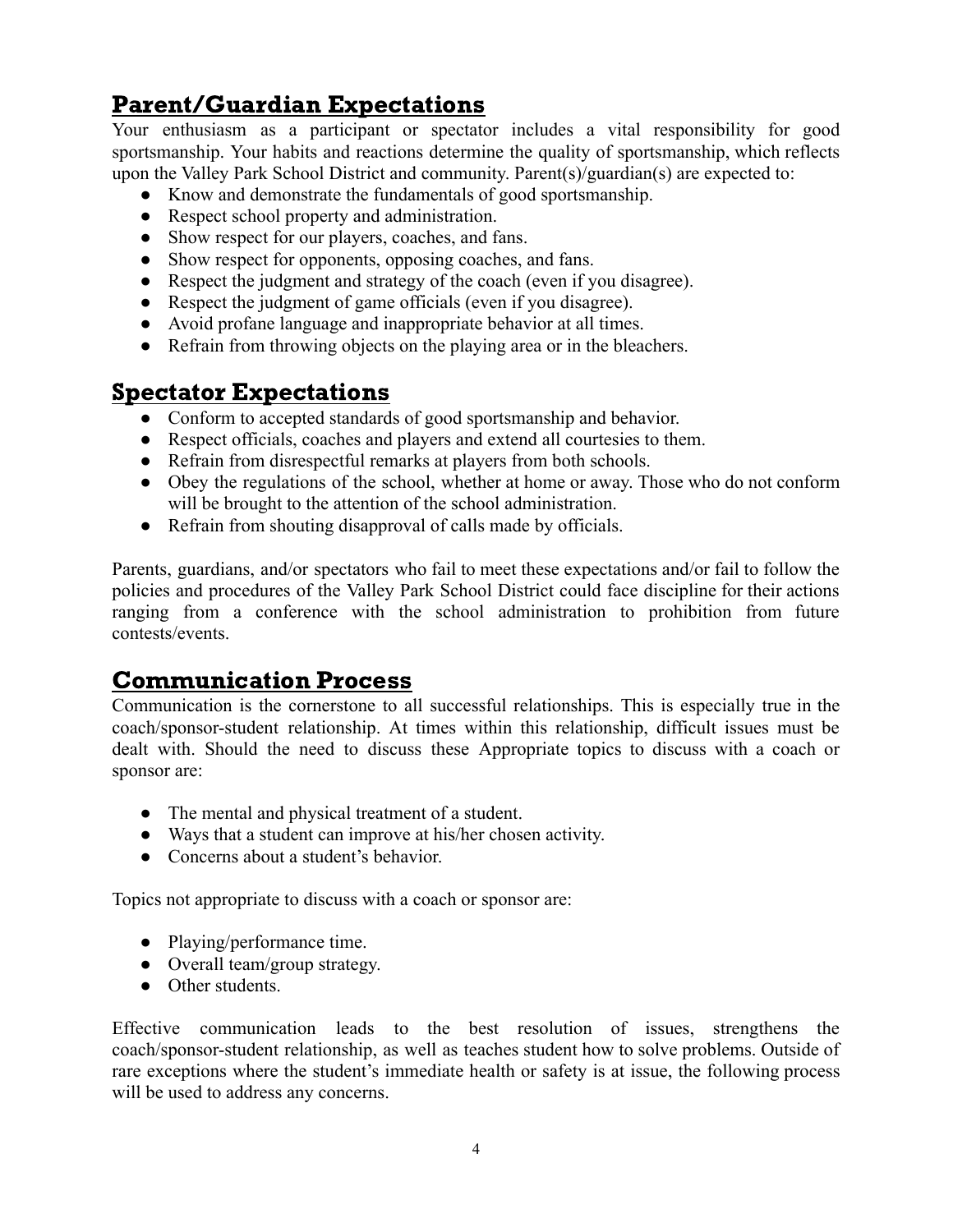#### *Step One: Mandatory Coach/Sponsor-Student Session.*

If a player or his/her parent has any issue or problem with his/her sport experience, the student-athlete is expected to address the coach. Athletes are also encouraged to talk with the coach about any issue in their personal or academic lives. Often, most issues that arise can be solved with an open, honest, and direct conversation between a student and his or her coach/sponsor.

#### *Step Two: Coach/Sponsor-Parent-Student Session.*

If a resolution is not accomplished during the meeting between a student and his or her coach/sponsor, the next step is to set up a meeting between the coach/sponsor, parent(s)/guardian(s), and the student. In an effort to be respectful of everyone's time, this meeting must be scheduled at a time when all parties can be present. Additionally, these meetings will not be scheduled on the day of a contest so that our coaches and students can focus on putting the team or club in the best possible position for success. Issues will not be discussed in the 24 hours immediately following a contest.

#### *Step Three: Administrator-Coach/Sponsor-Parent-Student Session.*

If step two does not resolve the issue, this is the next step in the chain of communication. This step may be initiated by any party. Using the same process as above, an appointment is set and all parties define the purpose of the meeting.

#### *Additional Guidelines for Communication:*

- 1. b. Email is not a great communicative tool as it leaves a lot to be interpreted. Phone calls or in-person meetings are the best mode of communication in these cases.
- 2. All sessions should contain key elements for success
	- a. Issues should be well defined. Solutions should be offered by all parties and then the best solution selected. Thus, a decision is made and a problem is solved.
	- b. Tone and volume of voice, respect, and appropriate behavior are other common elements.
	- c. All sessions should be student-centered. In other words, it is assumed all parties have the best interest of the student-athlete held as top priority. It is also assumed all parties can recognize the difficulty in balancing the good of the individual v. the good of the team/club/group.
- 3. Exceptions may be appropriate in extreme cases. For instance, a coach/sponsor may have to notify an administrator immediately if a school discipline rule has been broken by an athlete. Likewise, a student or parent would want to notify an administrator if a coach/sponsor is placing a player in harm's way. In both of these examples, the situation is extreme and relatively rare.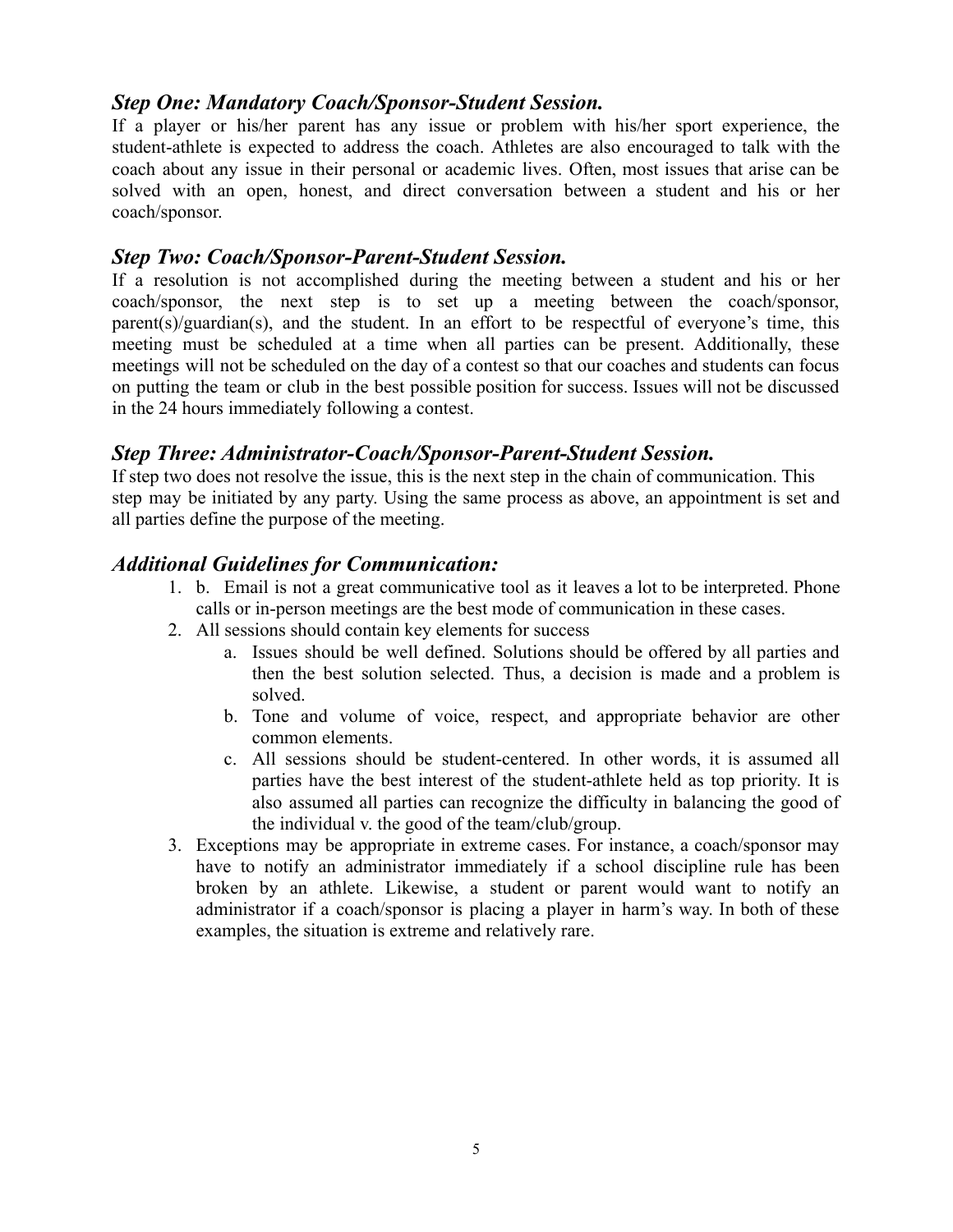## ProtectYour Eligibility

The MSHSAA, of which the Valley Park School District is a member, is a voluntary, nonprofit, educational association of junior and senior high schools established for the purpose of working cooperatively in adopting standards for supervising and regulating interscholastic activities and contests.

One of the primary functions of the MSHSAA is to establish eligibility standards that must be met by all students to attain the privilege of representing their school in interscholastic activities. Eligibility is a PRIVILEGE to be granted by the school to a student, which allows that student to participate in interscholastic activities. Eligibility is NOT A STUDENT'S RIGHT BY LAW. Precedents setting legal cases have determined that eligibility is a privilege to be granted only if the student meets all standards adopted by the school, which enables the school to grant the student such a privilege.

Listed below is information to acquaint you with the major rules and regulations you must follow in order to protect your eligibility.

- 1. You must be a creditable school citizen. Creditable school citizens are those students whose conduct, both in and out of school, will not reflect discredit upon themselves or their schools.
- 2. Academics
	- a. You must be enrolled in courses offering 3.0 units of credit. (This is normally six courses).
	- b. You must have earned a minimum of 3.0 units of credit in the semester prior to participation. If you are attempting more than 3.5 credits, you must have earned credit in 80% of the classes you attempted in the semester prior to participation.
	- c. Summer school credits may apply to state eligibility standards.
		- i. No more than 1.0 credit in summer school shall be counted towards fall semester eligibility.
- 3. Transferring schools
	- a. If you transfer schools and your parents do not move to your new school district, you will be ineligible for 365 days, unless you meet one of the exceptions to the transfer or promotion rules. (See your principal or activities director regarding non-traditional households).
	- b. If you move with your parents to your new school district, you will be eligible immediately upon completion of the MSHSAA transfer process.
- 4. Participation limits
	- a. You are eligible to participate in any sport for a maximum of four seasons. Any part of a game played during a season counts as a season of participation.
	- b. Your eligibility to participate in high school activities begins when you first enter the ninth grade and lasts for the first eight semesters that you are enrolled in high school. Your eighth semester must immediately follow your seventh semester.
	- c. If you reach the age of 19 prior to July 1, you will be ineligible for interscholastic competition the next school year.
	- d. You must enter school within the first 11 days of the semester to be eligible.
- 5. Awards standards
	- a. In the case of awards being accepted for participating in events, this should be cleared through the Activities Director to make sure students maintain their eligibility.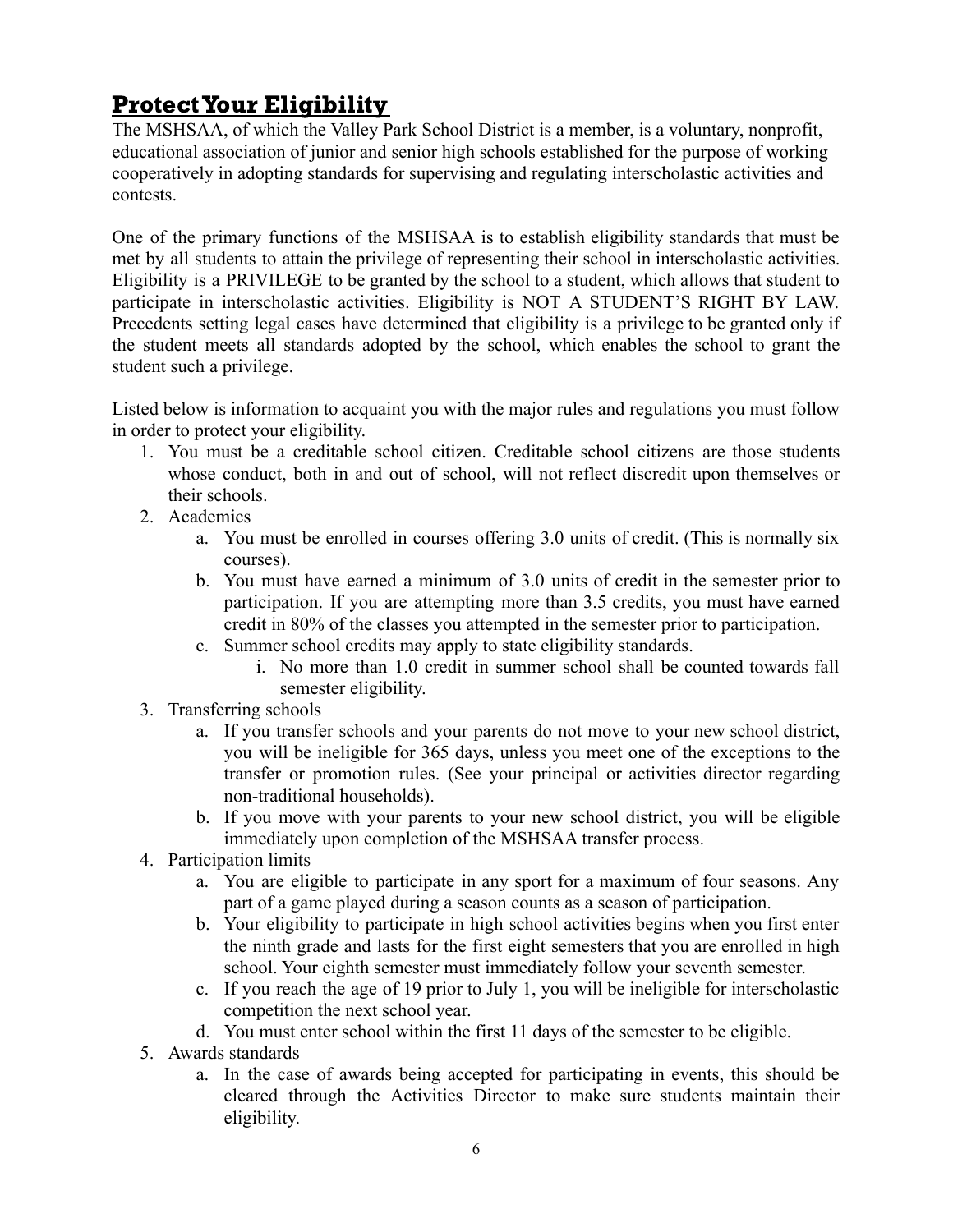- b. Students may receive awards in the form of medals, trophies, ribbons, plaques, etc.
- c. Students may receive merchandise items as long as they do not exceed a total retail value of \$250.
- d. Students may not receive awards in the form of services, cash, or gift certificates.
- 6. Non-school competition
	- a. When entering a competition as an individual that is similar to a school event during the season, please see the Activities Director to ensure eligibility (i.e. fun runs, entering tournaments as an individual).
	- b. You may not participate in any organized non-school athletic competition and your school team IN THE SAME SPORT during the same season with the exception of swimming, golf, tennis, cross country, track and wrestling (please see the activities director with these circumstances).
- 7. Students may attend College/University sponsored camps as long as they are "Evaluation Only" with limited modified scrimmaging (no complete games). School time missed has to be approved by an administrator prior to the event.
- 8. You may participate on a school team and a non-school team in different sports during the same season; however, you may not practice or compete in non-school organized athletic competition ON THE SAME DAY that you practice or compete with your school team without approval of the school administration.
- 9. Before you join any non-school team or enter any non-school competition involving athletics, check with the activities director to make certain these standards are being met.
- 10. You may participate in an "audition" or "tryout" for a college team only after you have completed your last season of eligibility in the sport for which you wish to tryout.
- 11. Any information concerning colleges for scholarship opportunities will be distributed by the specific coaches.

## Citizenship Requirement (MSHSAA By-Law 2.2)

In addition to academic eligibility standards, MSHSAA also requires students who represent a school in interscholastic activities to be creditable citizens and judged so by the proper authority. Those students whose character or conduct is such as to reflect discredit upon themselves or their schools are not considered "creditable citizens." Conduct shall be satisfactory in accord with the standards of good discipline.

#### **2.2.2 Law Enforcement:**

- a. A student who commits an act for which charges may be or have been filed by law enforcement authorities under any municipal ordinance, misdemeanor or felony statute shall not be eligible until all proceedings with the legal system have been concluded and any penalty (i.e. jail time, fine, court costs, etc.) or special condition of probation (i.e. restitution, community service, counseling, etc.) has been satisfied. If law enforcement authorities determine that charges will not be filed, eligibility will be contingent upon local school policies.
- b. After a student has completed all court appearances and penalties, and has satisfied all special conditions of probation and remains under general probation only, local school authorities shall determine eligibility.
- c. Moving traffic offenses shall not affect eligibility, unless they involve drugs, alcohol, or injuries to others. (Editor's Note: If a traffic offense is accompanied by an act covered in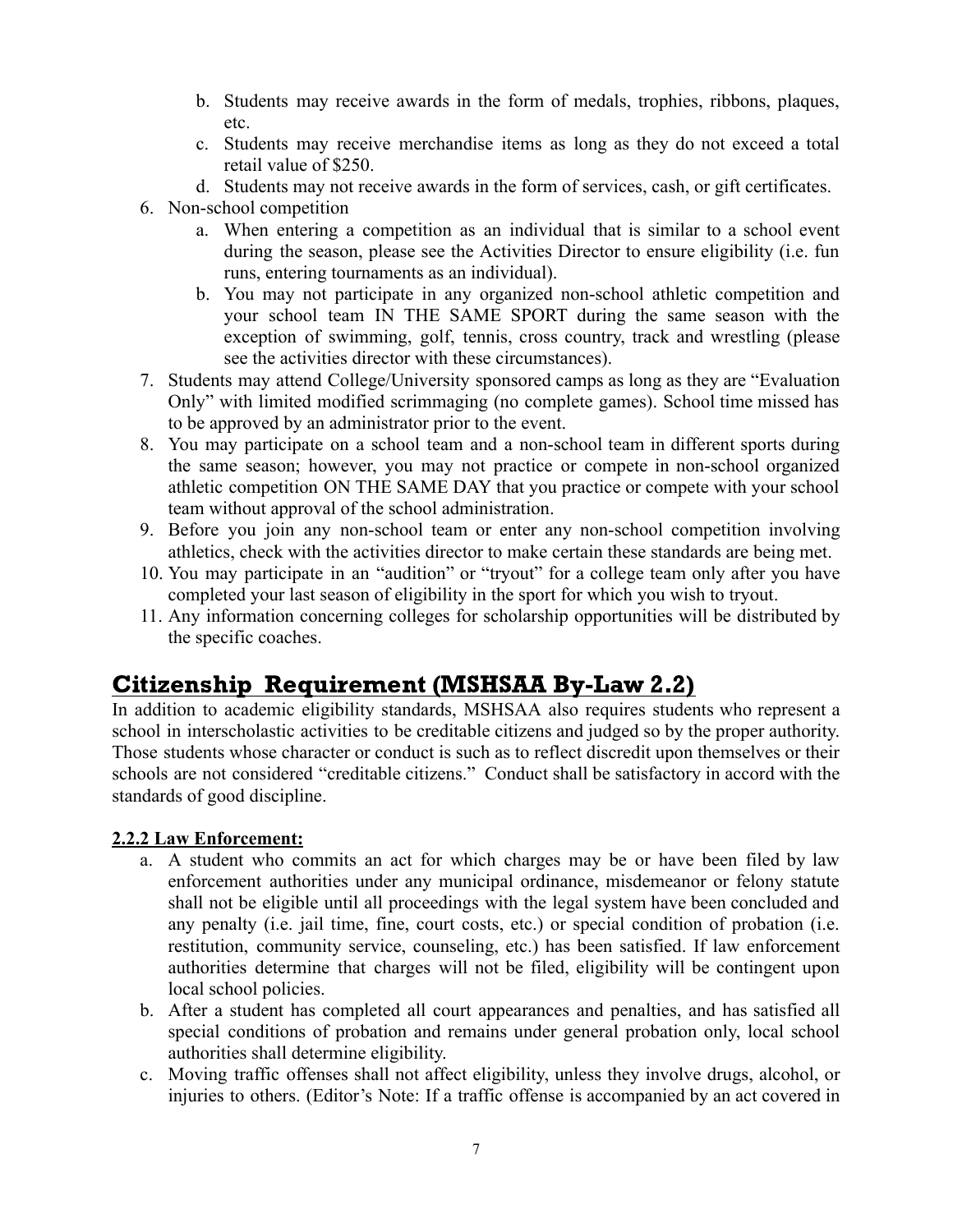letter a above, such as property damage, bench warrant, etc., eligibility will be delayed per letter a.)

#### **2.2.3 Local School:**

- a. A student who violates a local school policy is ineligible until completion of the prescribed school penalties.
- b. The eligibility of a student who is serving detention or in-school suspension shall be determined by local school authorities.
- c. A student shall not be considered eligible while serving an out-of-school suspension.
- d. If a student misses class(es) without being excused by the principal, the student shall not be considered eligible on that date. Further, the student cannot be certified eligible to participate on any subsequent date until the student attends a full day of classes.
- e. Each individual school has the authority to set more restrictive citizenship standards and shall have the authority and responsibility to judge its students under those standards.
- f. Each school shall diligently and completely investigate any issue that could affect student eligibility.

#### **2.2.4 Expulsion:**

A student who is expelled from school because of disciplinary measures shall not be considered eligible for 365 days from the date of expulsion. An expulsion is prompt removal of a student from school following the conduct for which the student is under discipline, whereby the student is not allowed to return to school until either an appeals process reinstates the student or the duration is fulfilled. However, this period of ineligibility shall not apply to any student expulsion for conduct otherwise protected by law which does not materially and substantially interfere with the requirements of appropriate discipline in the operation of a school.

#### **2.2.5 Student Responsibility:**

Each student is responsible to notify the school of any and all situations that would affect his/her eligibility under the above standards. If the student does not notify the school of the situation prior to the school's discovery, then the student shall be ineligible for up to 365 days from discovery, pending review by the Board of Directors.

## Activity & Athletics Buses

Activity buses leave campus at 4:30 pm for our city-resident and middle school resident students who have been involved in curricular and non-athletic activities. In addition, a late activity bus for our city-resident student athletes leaves campus at 5:30 pm. Students must be under the supervision of a member of the faculty in order to be eligible to ride our activity buses. Typically, there is not a resident activity bus on Friday afternoons.

## Attendance

Students must attend school the entire school day on the day of a practice and/or a game. If a game is played on Saturday, they must attend school on Friday. Any exception to this rule must have the prior approval of the Dean of Student Activities and/or the principal.

Students who are serving in the In-School Suspension Program (ISS) are not allowed to practice or participate until their suspension is served. Students who are serving an Out- of-School Suspension (OSS) will not be allowed to practice or compete until their suspension has been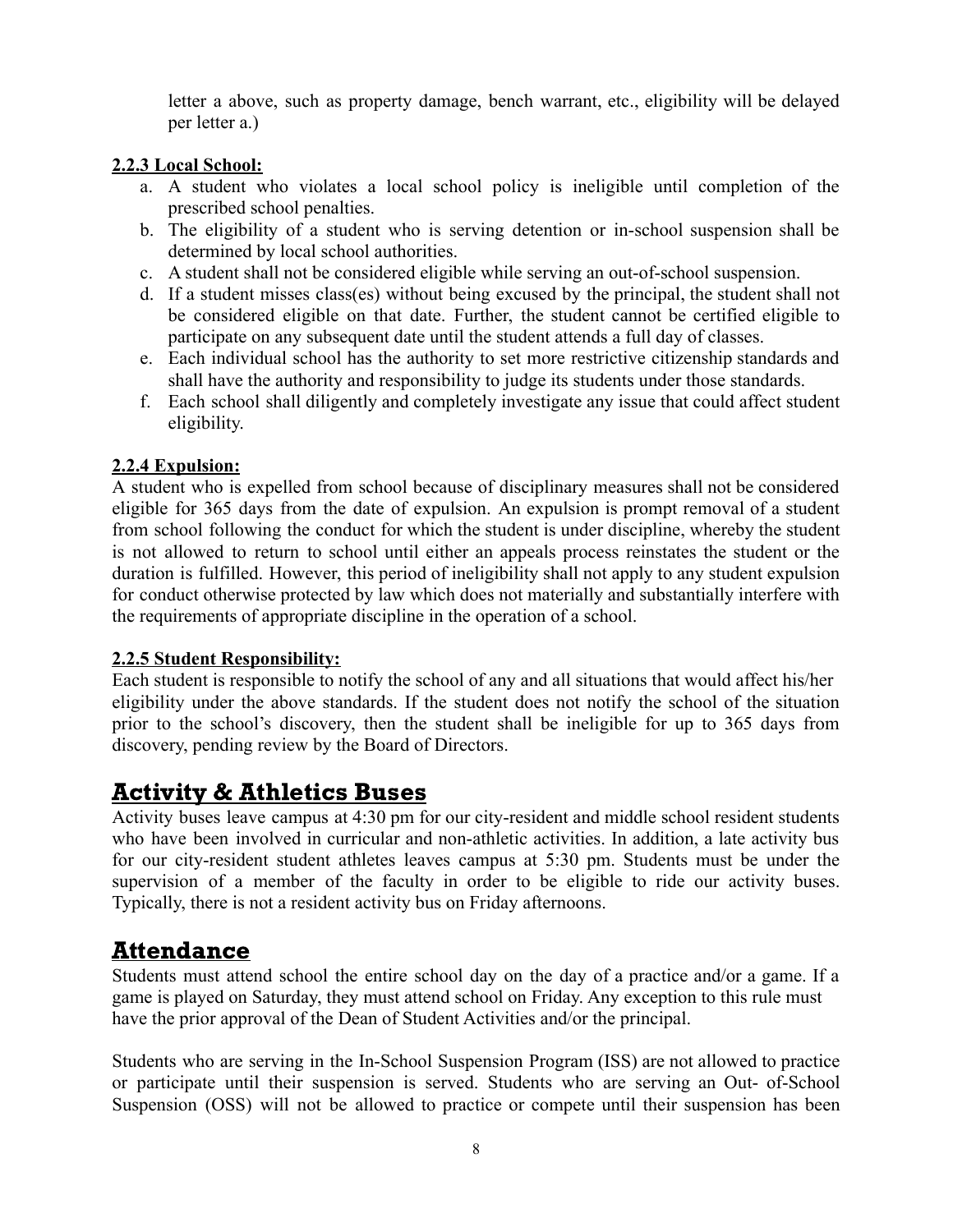served and they have re-established themselves as a student in good standing by attending a full day of school the following day.

## Electronic Communication:

Board policy allows coaches to use text, cell or email to communicate with students. The coaches may use these forms of communication to let their athletes know of any changes in practice times, cancellations, etc. Communications of a personal nature are strictly prohibited. All student information will be kept confidential.

## **Hazing**

Student hazing is expressly prohibited by Board of Education policy (Policy JFCG). For purposes of this policy, hazing is defined as any activity, on or off school grounds, that a reasonable person believes would negatively impact the mental or physical health or safety of a student or put the student in a ridiculous, humiliating, stressful or disconcerting position for the purposes of initiation, affiliation, admission, membership or maintenance of membership in any group, class, organization, club or athletic team including, but not limited to, a grade level, student organization or district-sponsored activity.

Hazing may include those actions that subject a student to extreme mental stress including, but not limited to, sleep deprivation, physical confinement, forced conduct that could result in extreme embarrassment or criminal activity, or other stress-inducing activities. Hazing may also include, but is not limited to, acts of physical brutality; whipping; beating; branding; exposing to the elements; forcing inhalation or consumption of any food, liquor, drug, tobacco product, or other substance; or any other forced physical activity that could adversely affect the physical health or safety of an individual.

Hazing can occur even when all students involved are willing participants. Hazing does not occur when a student is required to audition or try out for an organization when the criteria are reasonable, approved by the district and legitimately related to the purpose of the organization. District staff, coaches, sponsors and volunteers will not permit, condone or tolerate any form of hazing or plan, direct, encourage, assist in, engage in or participate in any activity that involves hazing. District staff will report incidents of hazing to the building principal or Dean of Student Activities immediately.

## Insurance Policy & Pre-Participation Form

All athletes are required to have medical insurance in order to compete in interscholastic competition. The school district does not carry individual insurance on its athletes. It is the responsibility of each athlete to carry medical insurance. If you do not have medical insurance coverage, you may purchase a policy through Health Special Risk, Inc.. Information about HSR policies can be found on the "Parent Resources" tab on the Athletics Department website.

Insurance policy information is provided to the school district through MSHSAA's Pre-Participation Form, which must be completed each year and signed by both the student-athlete and a parent or guardian. This form also contains important information about the student-athlete's medical history as well as provides permission for treatment by a physician and/or hospital when a parent or guardian is not available.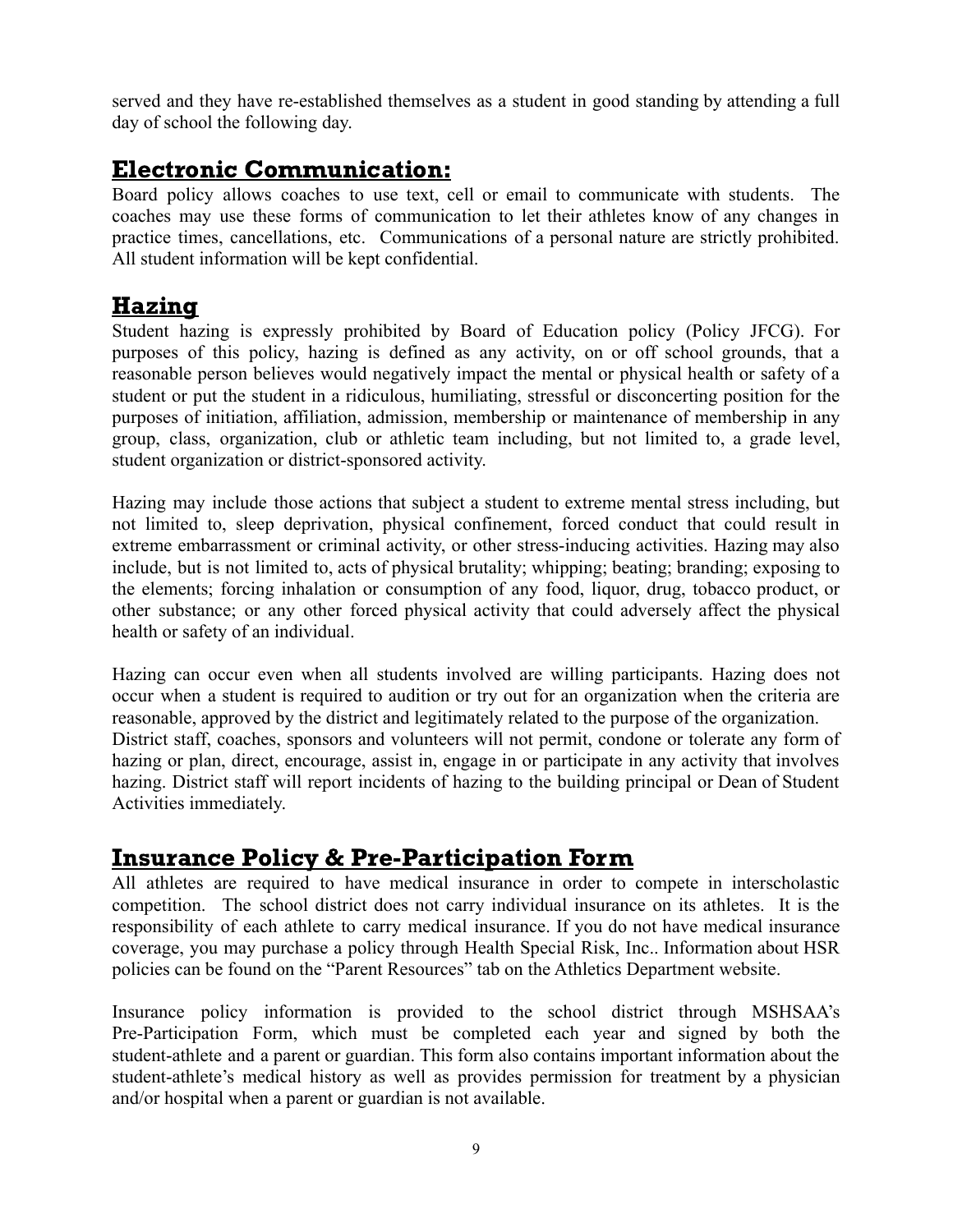## Physical Examination

A valid, up-to-date physical is required for participation in athletics at Valley Park. The physical form must be completed by a physician and submitted to the Activities Department prior to participation. **One physical is good for all sports for 2 years from the date it is issued.**

## Student Alcohol/Drug Use (Board Policy JFCH)

The Valley Park School District is concerned with the health, welfare, and safety of its students. Therefore, use, sale, transfer, distribution, possession or being under the influence of unauthorized prescription drugs, alcohol, narcotic substances, unauthorized inhalants, controlled substances, illegal drugs, counterfeit substances and imitation controlled substances is prohibited on any district property, in any district-owned vehicle or in any other district-approved vehicle used to transport students to and from school or district activities. This prohibition also applies to any district-sponsored or district-approved activity, event or function, such as a field trip or athletic event, where students are under the supervision of the school district. The use, sale, transfer or possession of drug-related paraphernalia is also prohibited.

Any student who is found by the administration to be in violation of this policy shall be referred for prosecution and subject to disciplinary action up to and including suspension, expulsion or other discipline in accordance with the district's discipline policy. Strict compliance is mandatory. The school principal shall immediately report all incidents involving a controlled substance to the appropriate local law enforcement agency and the superintendent. All controlled substances shall be turned over to local law enforcement.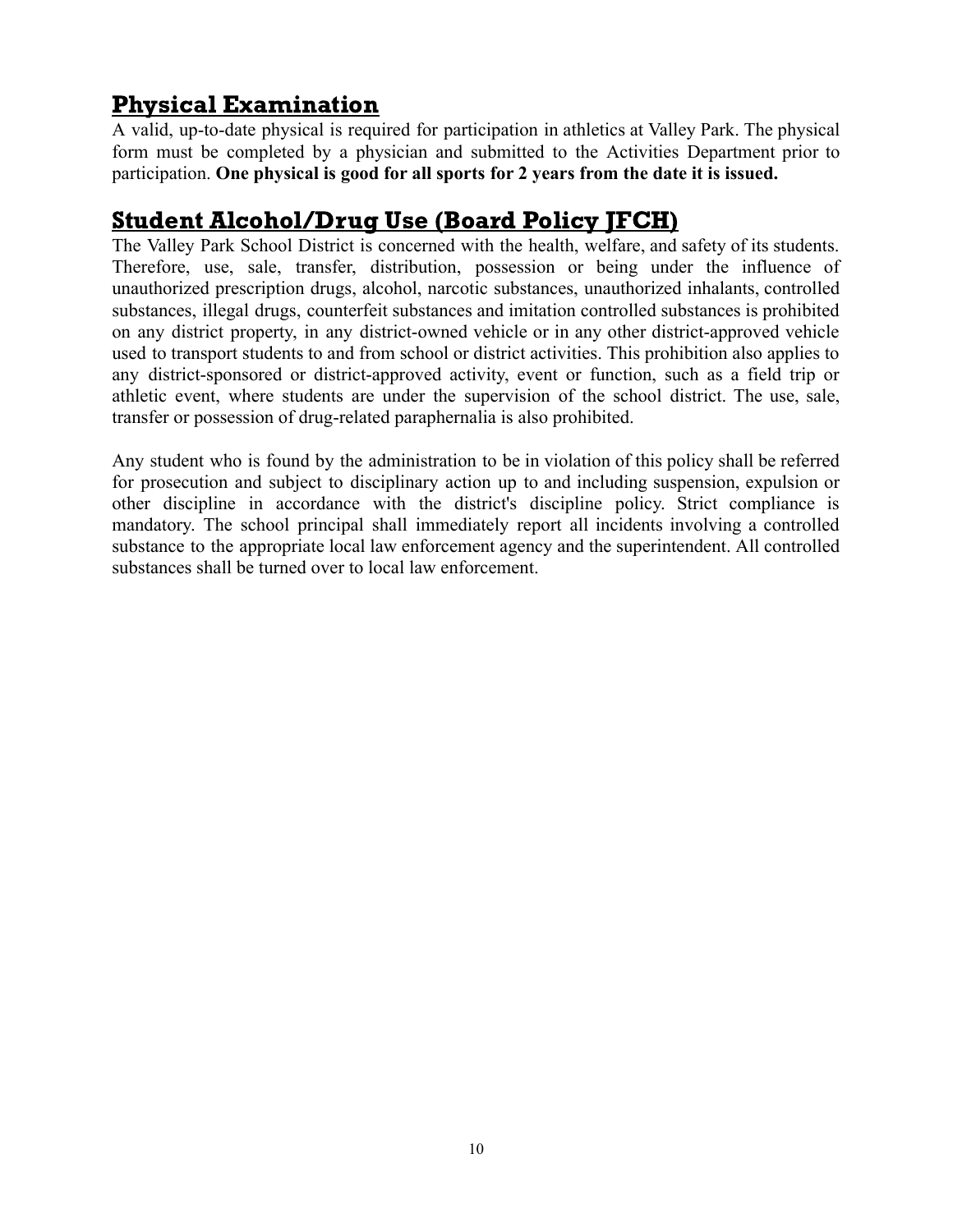#### Activities Programs and Sponsors

**Chess** Tristan Wood [twood@vp.k12.mo.us](mailto:twood@vp.k12.mo.us)

**Chick-Fil-A Leadership Academy** Gerrie Robards [robards@vp.k12.mo.us](mailto:grobards@vp.k12.mo.us)

**Choir** Allison Hungate-Wood [ahaungatewood@vp.k12.mo.us](mailto:ahaungatewood@vp.k12.mo.us)

**Drama** Sara Magalli, Co-Coordinator [smagalli@vp.k12.mo.us](mailto:smagalli@vp.k12.mo.us) Allison Hungate-Wood [ahungatewood@vp.k12.mo.us](mailto:ahungatewood@vp.k12.mo.us)

**Dungeons & Dragons** Dr. Ryan, Luhning [rluhning@vp.k12.mo.us](mailto:rluhning@vp.k12.mo.us)

**Equality Club** Sara Magalli [smagalli@vp.k12.mo.us](mailto:smagalli@vp.k12.mo.us) Jocelyn Puett jpuett $(a$ <sub>vp.k12</sub>.mo.us</sub>

**Epsilon Beta Library Club** Tricia Ottens, [tottens@vp.k12.mo.us](mailto:tottens@vp.k12.mo.us)

**Future Business Leaders of America** Dr. Kathryn Libby [klibby@vp.k12.mo.us](mailto:klibby@vp.k12.mo.us)

**International Club** Emily Krumm  $ekrumm(a)vp.k12.mo.us$ Alexis Mathews [amathews@vp.k12.mo.us](mailto:amathews@vp.k12.mo.us)

**Jazz Band** Laura Porter [lporter@vp.k12.mo.us](mailto:lporter@vp.k12.mo.us)

**National Business Honor Society** Dr. Kathryn Libby [klibby@vp.k12.mo.us](mailto:klibby@vp.k12.mo.us)

**National Honor Society** Tim Siebe [tsiebe@vp.k12.mo.us](mailto:tsiebe@vp.k12.mo.us)

**Student Council** Cassie Pinney cpinney@yp.k12.mo.us Jocelyn Puett jpuett $(a$ <sub>vp.k12</sub>.mo.us</sub>

**Yearbook** Rick Neal, Sponsor  $rneal@vp.k12.mo.us$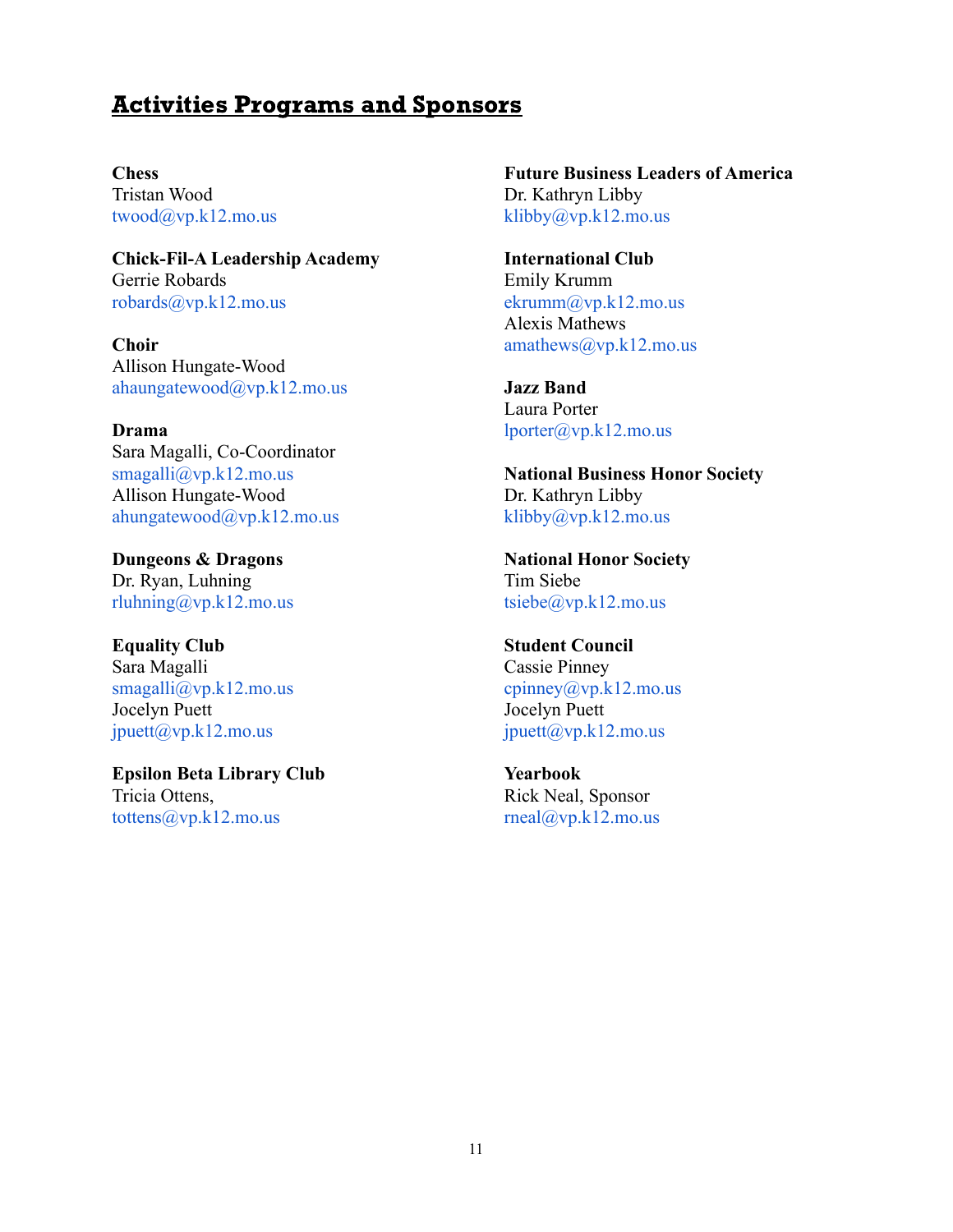## Athletic Programs and Head Coaches

## Fall Sports

| <b>Cross Country</b> | Alexis Mathews, Head Coach<br>amathews@vp.k12.mo.us          |
|----------------------|--------------------------------------------------------------|
| Men's Soccer         | Tom Probst, Head Coach<br>tprobst(a)vp.k12.mo.us             |
| Softball             | Katie Alexander, Head Coach<br>kalexander@yp.k12.mo.us       |
| Volleyball           | Angie Buckman, Head Coach<br>abuckman@vp.k12.mo.us           |
|                      | <u>Winter Sports</u>                                         |
| Cheerleading         | Sara Facchin, Head Coach<br>sfacchin@vp.k12.mo.us            |
| Men's Basketball     | Steve Jarvis, Head Coach<br>signvis@vp.k12.mo.us             |
| Women's Basketball   | Thomas Rauls, Head Coach<br>trauls@vp.k12.mo.us              |
|                      | <u>Spring Sports</u>                                         |
| <b>Baseball</b>      | Mike Menley, Head Coach<br>mmenley@yp.k12.mo.us              |
| Golf                 | Rick Neal, Head Coach<br>$\text{mcal}(\hat{a})$ vp.k12.mo.us |
| Women's Soccer       | Tom Probst, Head Coach<br>$tprobst(\partial_y)p.k12.mo.us$   |
| Track                | Alicia Wilson, Head Coach<br>awilson@vp.k12.mo.us            |